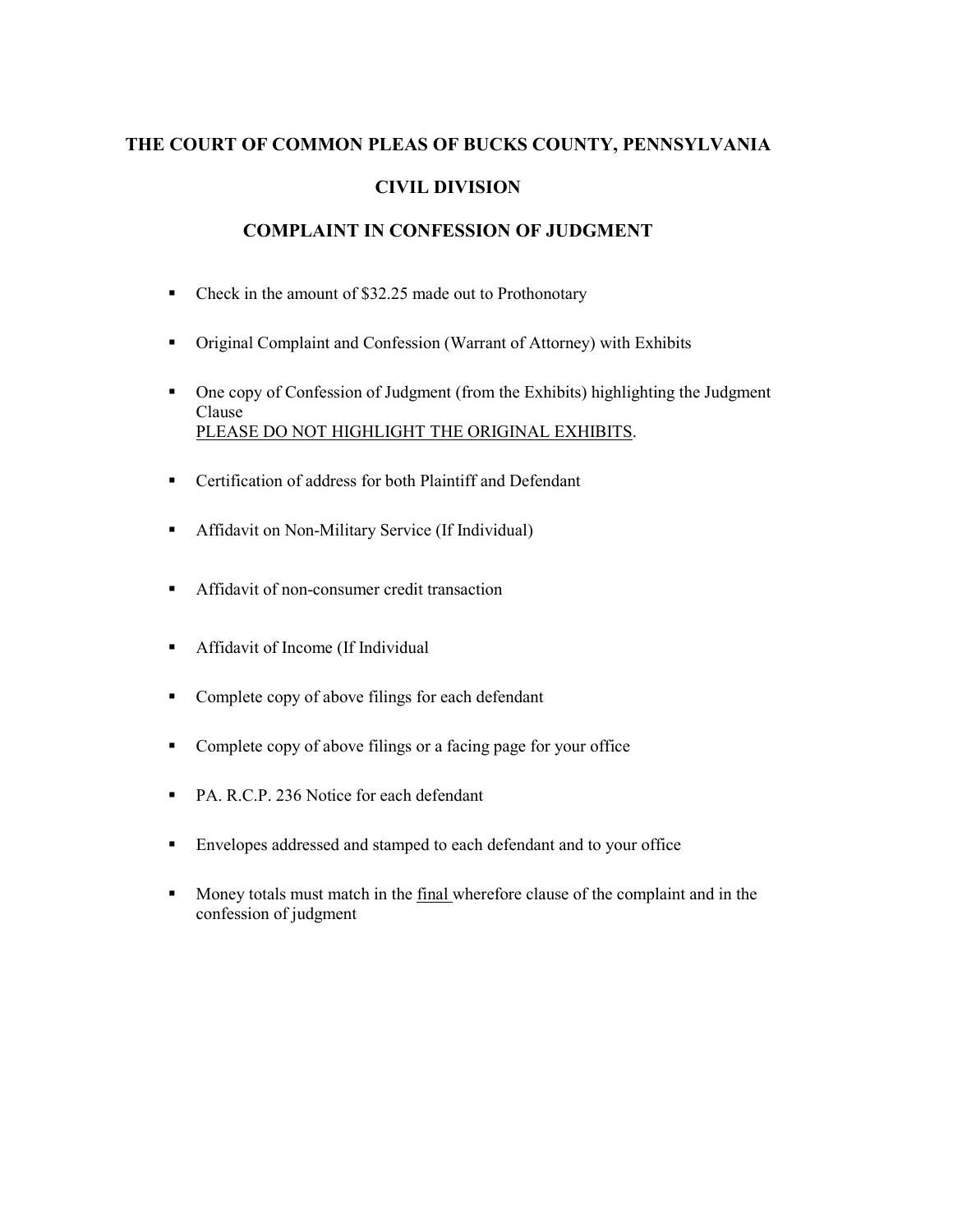# **THE COURT OF COMMON PLEAS OF BUCKS COUNTY, PENNSYLVANIA**

## **CIVIL DIVISION**

#### **JUDGMENT BY CONFESSION**

#### **26.3 PRAECIPE FOR ASSESSMENT OF DAMAGES AND CONFESSION OF JUDGMENT**

## TO THE PROTHONOTARY:

Pursuant to the Warrant of Attorney contained in the Note, a copy of which is attached to the complaint filed is this action, I hereby confess judgment in favor of the plaintiff and against the defendant and assess damages as follows:

| Principal           |  |
|---------------------|--|
| Interest            |  |
| Late Charges        |  |
| Attorney Fees (15%) |  |
| Total               |  |

*(Attorney's name)*  Attorney for Defendant

\_\_\_\_\_\_\_\_\_\_\_\_\_\_\_\_\_\_\_\_\_\_\_\_\_\_\_\_\_\_\_\_\_\_\_\_\_\_\_\_\_\_\_